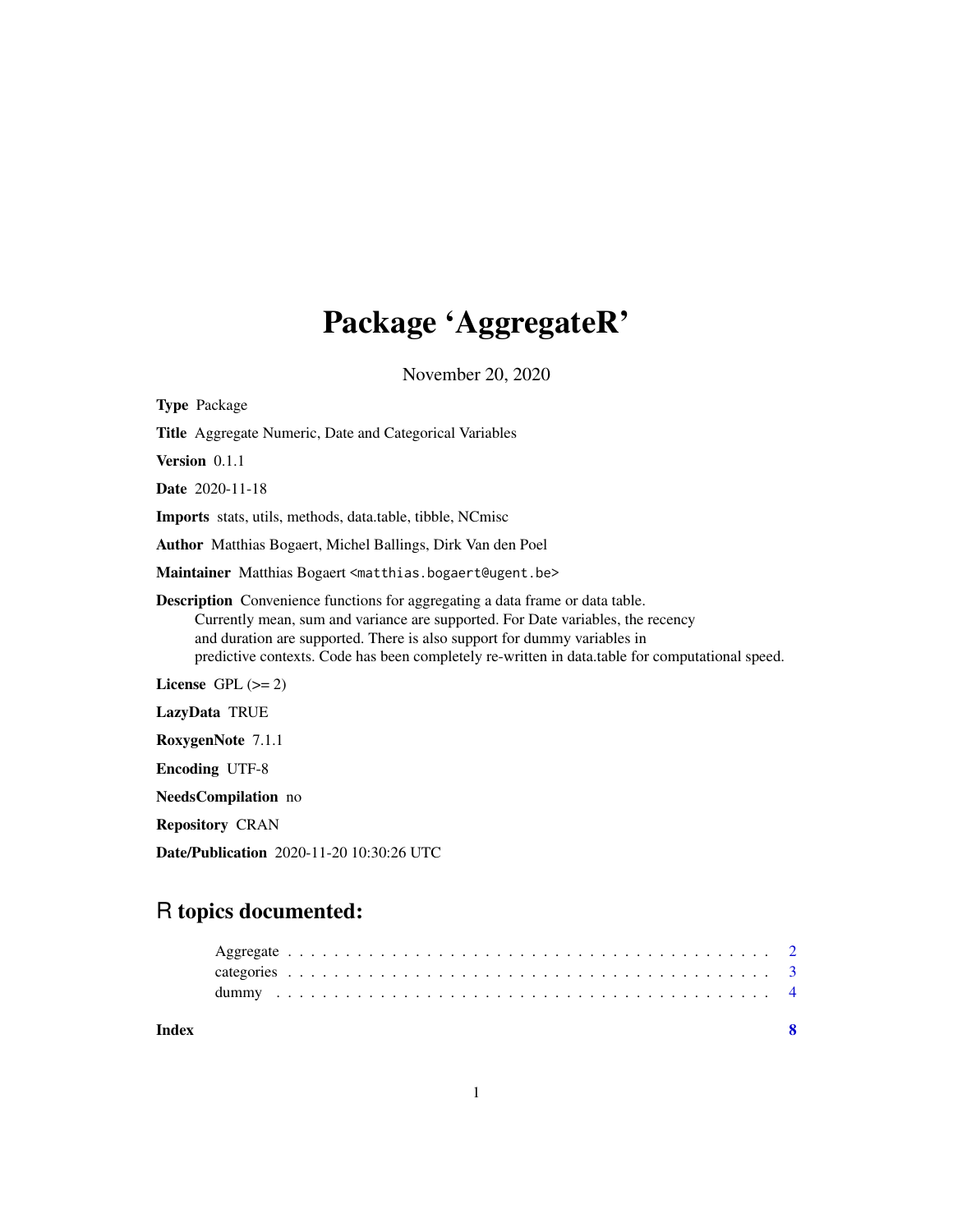#### Description

The Aggregate function (not to be confounded with aggregate) prepares a data frame or data table for merging by computing the sum, mean and variance of all continuous (integer and numeric) variables by a given variable. For all categorical variabes (character and factor), it creates dummies and subsequently computes the sum and the mode by a given variable. For all Date variables, it computes the recency and duration by a given variable with repsect the an end date variable. For computational speed, all the calculations are done with data.table. This functions aims at maximum information extraction with a minimum amount of code.

#### Usage

```
Aggregate(
  x,
  by,
  end_ind = Sys.Date(),
  format = "XY-Xm-Xd",
  tibble = FALSE,
  verbose = TRUE,
  object = NULL,
  p = "all"\mathcal{L}
```
#### Arguments

| $\mathsf{x}$ | A data frame or data table. Categorical variables have to be of type character<br>or factor and continuous variables have to be of type integer or numeric. Date<br>variables should be in the Date format.    |
|--------------|----------------------------------------------------------------------------------------------------------------------------------------------------------------------------------------------------------------|
| by           | A character string specifying the variable on which to aggregate the results. Note<br>that 'by' should be a variable of the table 'x'.                                                                         |
| $end$ ind    | A Date object, or something which can be coerced by as $Date(origin, \ldots)$<br>to such an object. If not specified, we take the Sys. Date () as end date.                                                    |
| format       | A character string. If not specified, the ISO 8601 international standard which<br>expresses a day "% $Y$ -%m-%d" is taken.                                                                                    |
| tibble       | Should the output be a tibble, data frame or data table? By default, the function<br>returns a data frame or data table depending on the input. To return a tibble, the<br>user must set the tibble $= TRUE$ . |
| verbose      | indicator Used to show the progress.                                                                                                                                                                           |
| object       | Parameter related to the dummy function. See ?dummy for more information.                                                                                                                                      |
| p            | Parameter related to the dummy function. See ?dummy for more information.                                                                                                                                      |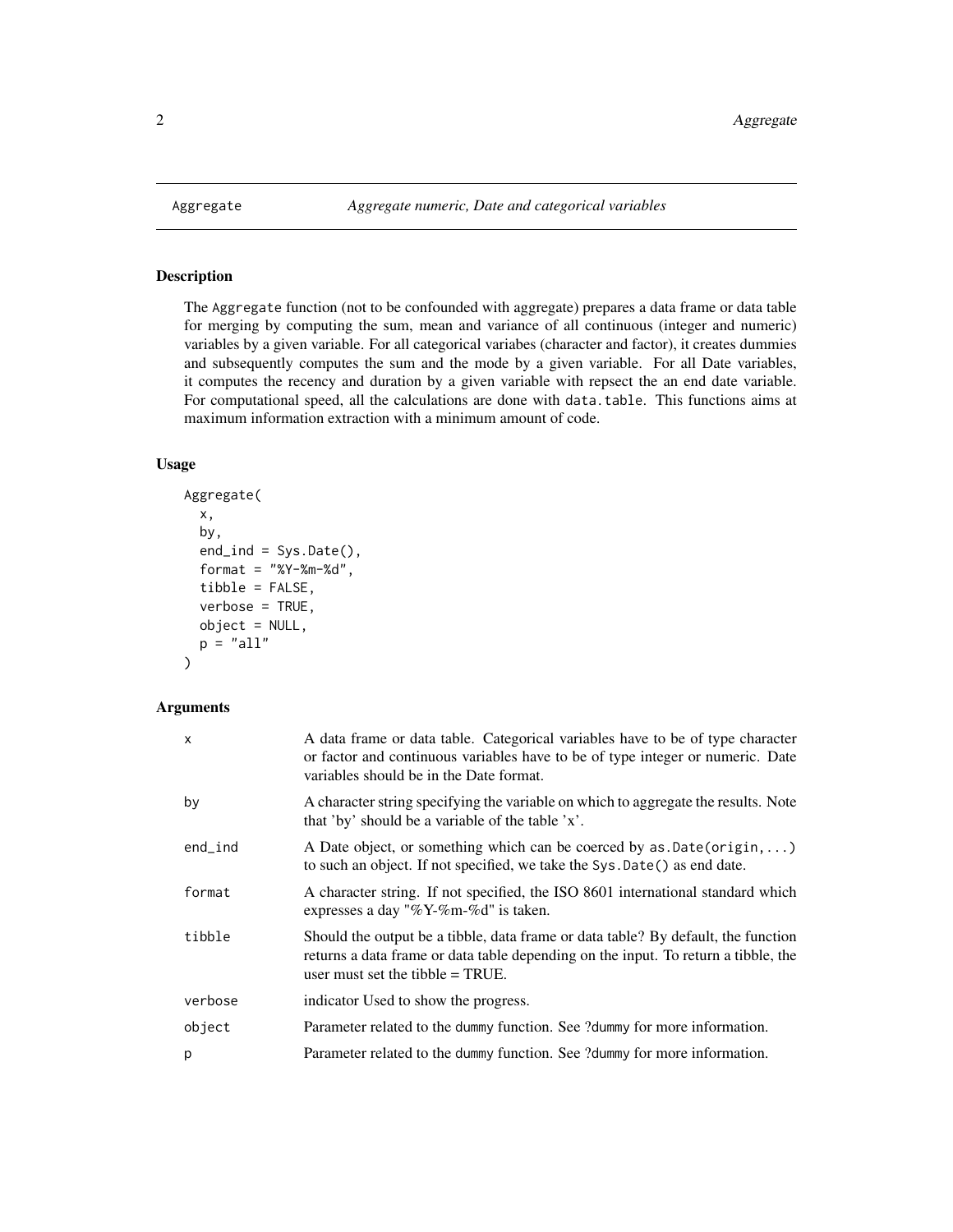#### <span id="page-2-0"></span>categories 3

#### Value

A data frame, data table or tibble with the aforementioned variables aggregated by the given ID variables. If the input is a data frame, a data frame is returned else a data table is returned.

#### Author(s)

Authors: Matthias Bogaert, Michel Ballings, Dirk Van den Poel, Maintainer: <matthias.bogaert@UGent.be>

#### Examples

```
# Example
# Create some data
data <- data.frame(V1=sample(as.factor(c('yes','no')), 200000, TRUE),
                  V2=sample(as.character(c(1,2,3,4,5)),200000, TRUE),
                  V3=sample(1:20000,200000, TRUE),
                  V4=sample(300:1000, 200000, TRUE),
                  V5 = sample(as.Date(as.Date('2014-12-09'):Sys.Date()-1,
                  origin = "1970-01-01"),200000,TRUE),
                  ID=sample(x = as.charAter(1:4), size = 200000, replace = TRUE))Aggregate(x=data,by='ID')
# Examples of how to use the object and p argument. See dummy and categories function for details.
# Aggregate(x=data,by='ID',object=categories(data))
# Aggregate(x=data,by='ID',p=2)
```
<span id="page-2-1"></span>categories *Extraction of Categorical Values as a Preprocessing Step for Making Dummy Variables*

#### **Description**

categories stores all the categorical values that are present in the factors and character vectors of a data frame. Numeric and integer vectors are ignored. It is a preprocessing step for the dummy function. This function is appropriate for settings in which the user only wants to compute dummies for the categorical values that were present in another data set. This is especially useful in predictive modeling, when the new (test) data has more or other categories than the training data.

#### Usage

categories( $x, p = "all")$ 

#### Arguments

| X | data frame or data table containing factors or character vectors that need to be   |
|---|------------------------------------------------------------------------------------|
|   | transformed to dummies. Numerics, dates and integers will be ignored.              |
| D | select the top p values in terms of frequency. Either "all" (all categories in all |
|   | variables), an integer scalar (top p categories in all variables), or a vector of  |

integers (number of top categories per variable in order of appearance.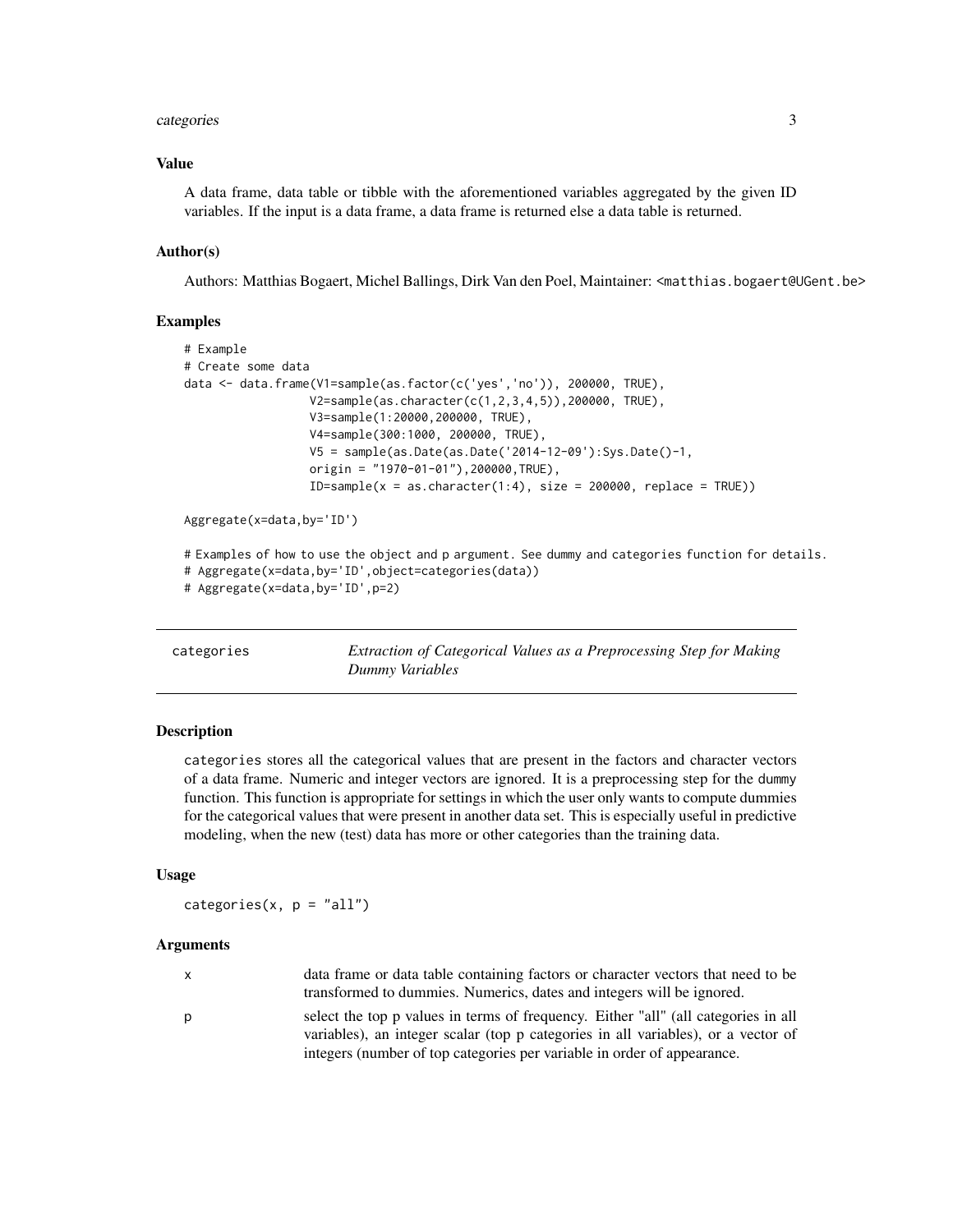#### <span id="page-3-0"></span>Value

A list containing the variable names and the categories

#### Author(s)

Authors: Michel Ballings, and Dirk Van den Poel, Maintainer: <Michel.Ballings@GMail.com>

#### See Also

[dummy](#page-3-1)

#### Examples

```
#create toy data
(traindata <- data.frame(var1=as.factor(c("a","b","b","c")),
                         var2=as.factor(c(1,1,2,3)),
                         var3=c("val1","val2","val3","val3"),
                         stringsAsFactors=FALSE))
(newdata <- data.frame(var1=as.factor(c("a","b","b","c","d","d")),
                       var2=as.factor(c(1,1,2,3,4,5)),
                       var3=c("val1","val2","val3","val3","val4","val4"),
                       stringsAsFactors=FALSE))
categories(x=traindata,p="all")
categories(x=traindata,p=2)
```
categories(x=traindata,p=c(2,1,3))

<span id="page-3-1"></span>dummy *Fast-automatic Dummy Variable Creation with Support for Predictive Contexts*

#### Description

dummy creates dummy variables of all the factors and character vectors in a data frame or data table. It also supports settings in which the user only wants to compute dummies for the categorical values that were present in another data set. This is especially useful in the context of predictive modeling, in which the new (test) data has more or other categories than the training data.For computational speed, the code is written in data.table.

#### Usage

```
dummy(x, p = "all", object = NULL, num = TRUE, verbose = FALSE, ref = FALSE)
```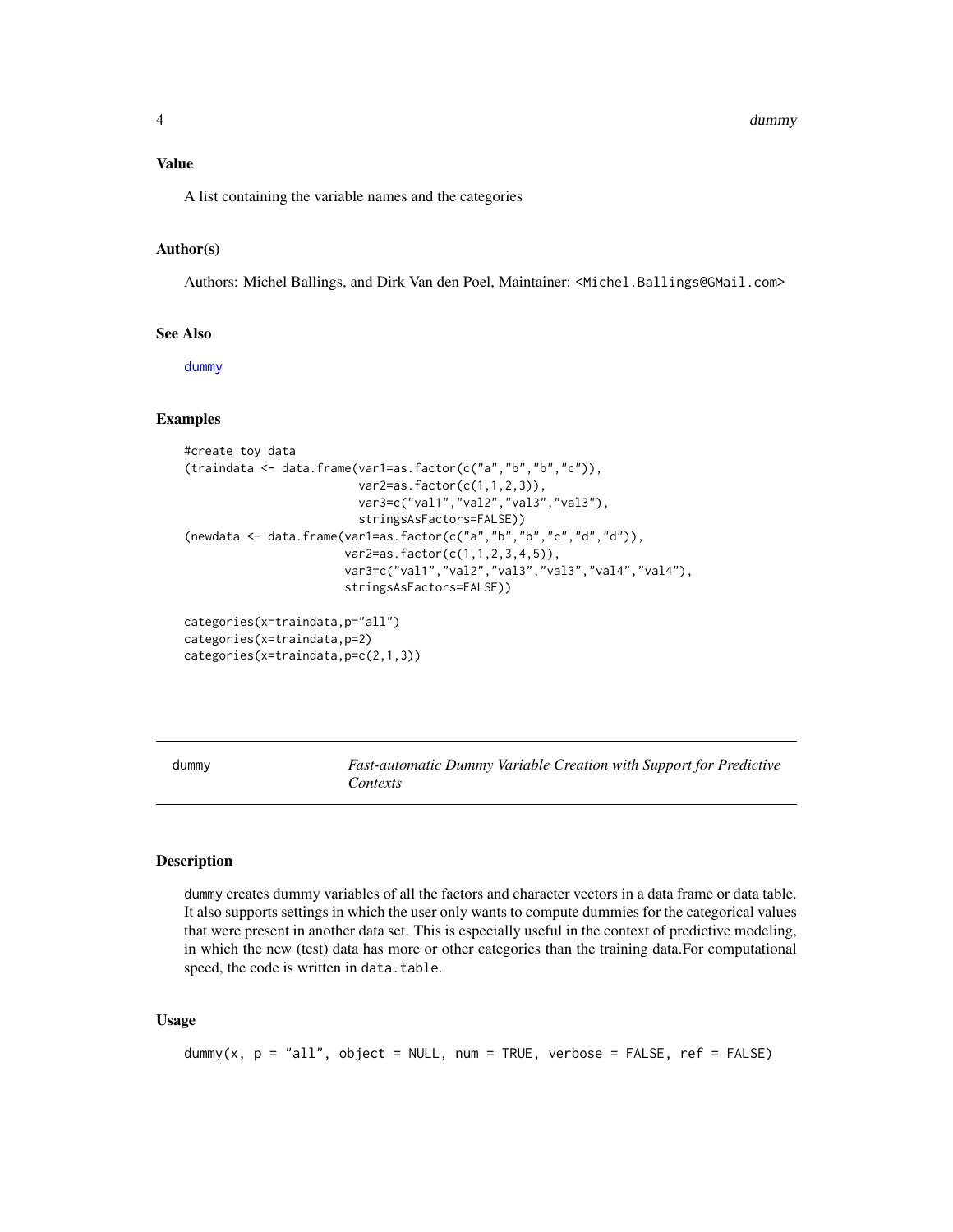#### <span id="page-4-0"></span>dummy that is a state of the contract of the contract of the contract of the contract of the contract of the contract of the contract of the contract of the contract of the contract of the contract of the contract of the c

#### Arguments

| $\times$ | a data frame or data table containing at least one factor or character vector                                                                                                                                                                                                                                                                                                                                                                                                                                                                                                                                                                                                                                                        |
|----------|--------------------------------------------------------------------------------------------------------------------------------------------------------------------------------------------------------------------------------------------------------------------------------------------------------------------------------------------------------------------------------------------------------------------------------------------------------------------------------------------------------------------------------------------------------------------------------------------------------------------------------------------------------------------------------------------------------------------------------------|
| p        | Only relevant if object is NULL. Select the top p values in terms of frequency.<br>Either "all" (all categories in all variables), an integer scalar (top p categories in<br>all variables), or a vector of integers (number of top categories per variable in<br>order of appearance).                                                                                                                                                                                                                                                                                                                                                                                                                                              |
| object   | output of the categories function. This parameter is to be used when dummies<br>should be created only of categories present in another data set (e.g., training<br>set)                                                                                                                                                                                                                                                                                                                                                                                                                                                                                                                                                             |
| num      | should the dummies be of class numeric (TRUE) or factor (FALSE). Setting this<br>to TRUE will speed up execution considerably.                                                                                                                                                                                                                                                                                                                                                                                                                                                                                                                                                                                                       |
| verbose  | logical. Used to show progress. Does not work when parallel="variable".                                                                                                                                                                                                                                                                                                                                                                                                                                                                                                                                                                                                                                                              |
| ref      | logical. Only relevant when x is a data.table. If TRUE x will be overwritten by<br>the dummy output (called transformed x), and a reference (i.e., not a copy) to<br>the transformed x will be returned invisibly. If FALSE, x will be left untouched,<br>and the output will be returned as usual. The difference between ref=TRUE<br>and ref=FALSE is that the former uses less memory equal to the amount of<br>the original $x$ (not transformed $x$ ). If $x = TRUE$ only the transformed $x$ survives<br>the function. If x=FALSE both the original x and the output (equal in size as<br>transformed x) will survive. The difference is hence the size of the original x,<br>and therefore ref=TRUE is more memory efficient. |

#### Value

A data frame or data table containing dummy variables. If ref=TRUE then the output will be invisible and x will contain the output. NOTE: data.table currently has a print bug. In some cases the output does not print. Running the output object multiple times or running it once with [] appended will make it print. In either case, the output will be produced. str() also always works.

#### Author(s)

Authors: Michel Ballings, and Dirk Van den Poel, Maintainer: <Michel.Ballings@GMail.com>

#### See Also

[categories](#page-2-1)

#### Examples

```
#create toy data
(traindata <- data.frame(var1=as.factor(c("a","b","b","c")),
                         var2=as.factor(c(1,1,2,3)),
                         var3=c("val1","val2","val3","val3"),
                         stringsAsFactors=FALSE))
(newdata < - data.frame(var1 = as.factor(c("a", "b", "b", "c", "d", "d")),
                       var2 = as.factor(c(1,1,2,3,4,5)),var3=c("val1","val2","val3","val3","val4","val4"),
                       stringsAsFactors=FALSE))
```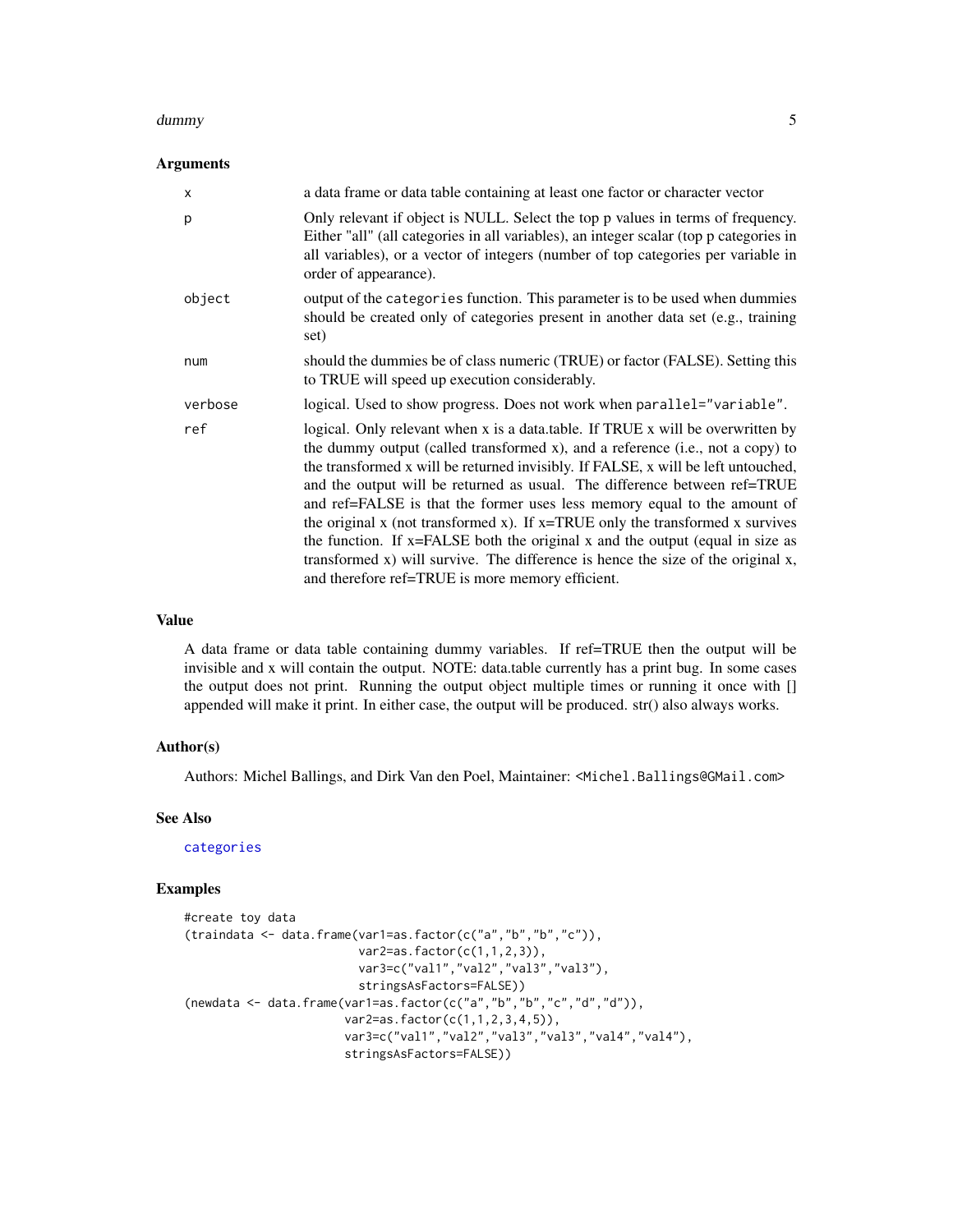#### 6 dummy

```
#create dummies of training set
(dummies_train <- dummy(x=traindata))
#create dummies of new set
(dummies_new <- dummy(x=newdata))
#how many new dummy variables should not have been created?
sum(! colnames(dummies_new) %in% colnames(dummies_train))
#create dummies of new set using categories found in training set
(dummies_new <- dummy(x=newdata,object=categories(traindata,p="all")))
#how many new dummy variables should not have be created?
sum(! colnames(dummies_new) %in% colnames(dummies_train))
#create dummies of training set,
#using the top 2 categories of all variables found in the training data
dummy(x=traindata,p=2)
#create dummies of training set,
#using respectively the top 2,3 and 1 categories of the three
#variables found in training data
dummy(x=traindata,p=c(2,3,1))
#create all dummies of training data
dummy(x=traindata)
## Not run:
#######################
#example ref parameter
#ref=TRUE, example 1
(DT = data.table(a=c("a","b"),b=c("c","c")))
dummy(DT,ref=TRUE)
DT[] #DT has changed
#ref=TRUE, example 2
#uses exactly same amount of memory as example 1
(DT = data.table(a=c("a","b"),b=c("c","c")))
d1 <- dummy(DT,ref=TRUE)
DT[] #DT has changed
d1[] #d1 is a reference (not a copy) to DT
#ref=FALSE, example 3
#example 1 and 2 are more memory efficient than example 3
(DT = data.table(a=c("a", "b"), b=c("c", "c"))d2 <- dummy(DT, ref=FALSE)
DT[] #DT has not changed
d[]
# deleting DT after dummy finishes would result in the same final
# memory footprint as example 1 and 2, except that in example 3
# memory usage is higher when dummy is being executed, and this may be
# problematic when DT is large.
```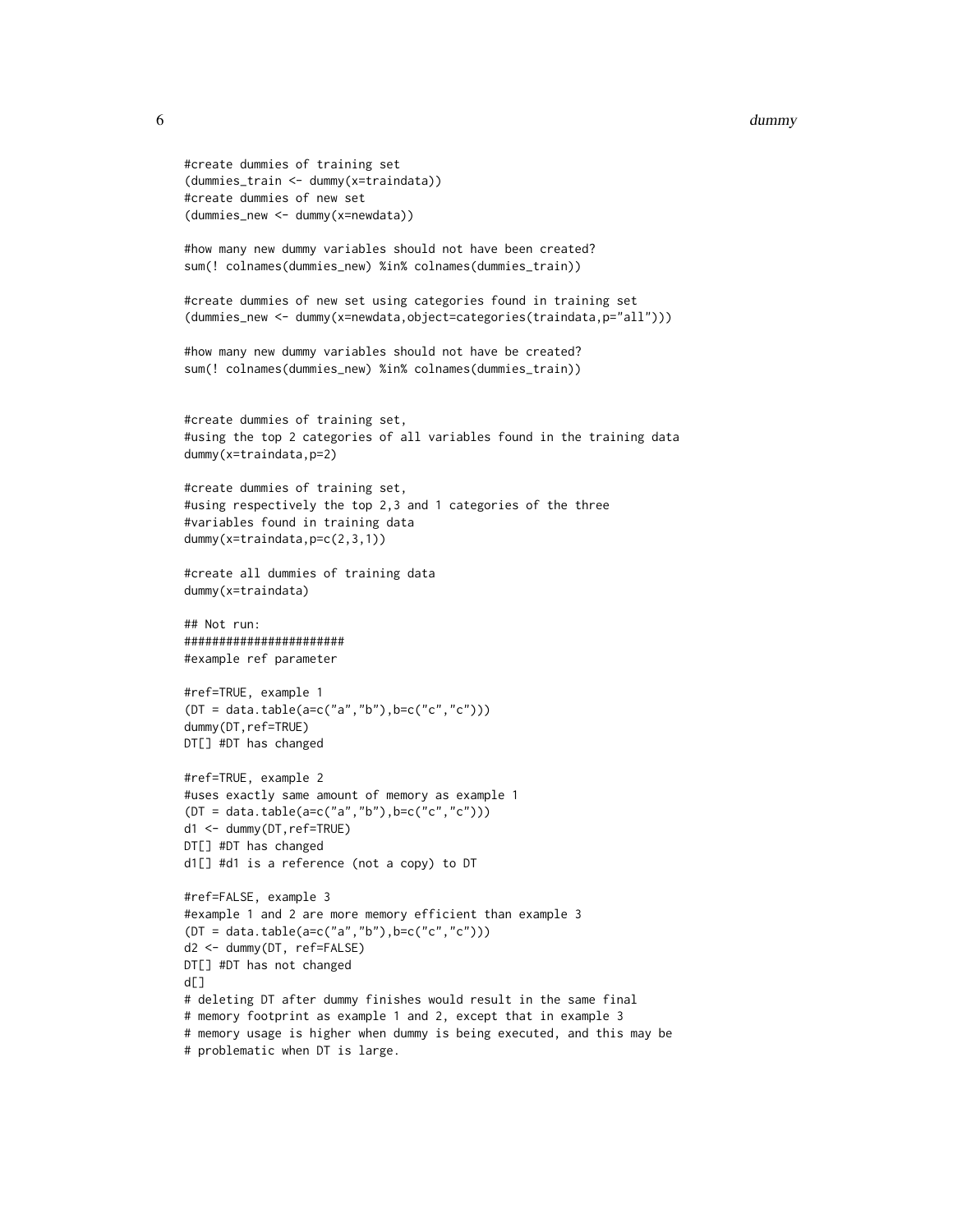#### dummy

## End(Not run)